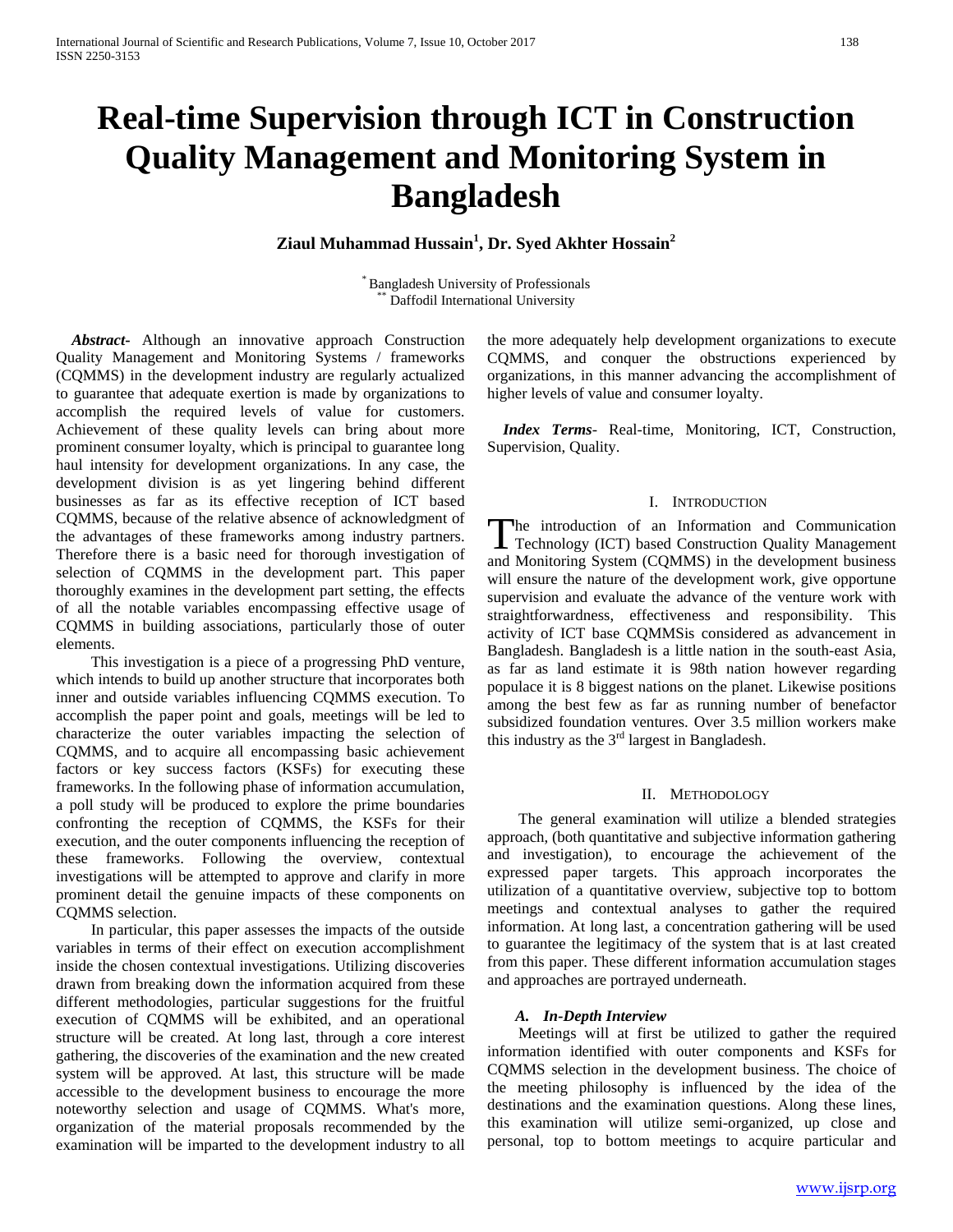centered information of the exploration marvels. The meeting calendar will incorporate open-finished inquiries to furnish respondents with the flexibility to talk about and express their points of view and empower the scientist to acquire criticism from interviewees. The inquiries will be planned to characterize the outside elements influencing effective appropriation of CQMMS in the development division. Next, inquiries will be developed to recognize extensive rundown of KSFs for CQMMS execution, since KSFs distinguished from the writing audit won't not be sufficiently comprehensive to be explored later, utilizing the poll study.

 The assessed time of each meeting is around 60 minutes, which ought to give people satisfactory time to express their conclusions about particular issues. All respondents will be made a request to give their consent to record the meetings, with the scientist at the same time recording their answers by note-taking, which may be utilized later if any issues happen in recorded meetings. The meetings will be attempted with a similar populace which will be later utilized as the objective pilot test for the poll overview. Besides, the outcomes got from breaking down the information of meetings will be utilized to plan a poll overview.

## *B. Poll Survey*

 An overview will be utilized to evaluate the elements influencing the successful usage of CQMMS in the development business. Utilizing this strategy will encourage noting the initial three inquiries of the paper; RQ1, RQ2, RQ3. The essential explanation behind using this philosophy is to help the analyst to research hindrances to the powerful usage of CQMMS in the development section by achieving an extensive variety of members inside Bangladesh development organizations.

 The overview philosophy will likewise be utilized to investigate the KSFs for actualizing CQMMS adequately in the development business. At long last, the survey will likewise help to explore the outer components affecting the reception of CQMMS inside the section. The survey will be developed to gather information development organizations; the poll populace will include all levels to accumulate a more all-encompassing learning with respect to CQMMS execution in various sizes and levels of multifaceted nature of associations.

 The determination of organizations to take an interest in the fundamental poll will be embraced on the premise of their official number of workers. The foreseen test focused to take part in this examination contains roughly 250 Bangladesh development contractual workers, with a few members inside each organization being relied upon to take part in the poll review. These members will be illustrative of various administrative levels, for example, venture chief, development director, quality supervisor and site administrator, to acquire an exhaustive outline of variables influencing CQMMS execution.

## *C. Personal and friends Demographics*

 This section is created to gather individual and foundation data about members, for example, age, level of capabilities, years of experience, position inside their organization, and part inside their organization. This section will likewise include a few inquiries with respect to the principle elements of the partaking

organization, including the measure of the firm, organization income, organization section, and kind of works led.

## *D. Barrier to CQMMS Implementation*

 This section comprises of things investigating the real obstructions blocking effective usage of CQMMS in the development business. The things in this section will be founded on the hindrances already distinguished in the writing survey. The reactions to questions are chosen from a five-point Likert scale. As indicated by this is the most well-known scale for getting sentiments from respondents by deciding their assertion or conflict with an announcement. The respondents will be solicited to show their levels from understanding or difference in regards to the deterrents to fruitful execution of CQMMS by choosing one of five articulations, running from unequivocally consents to emphatically oppose this idea.

# *E. KSFs for CQMMS Implementation*

 This section incorporates the overview questions identified with exploring the KSFs for the effective reception of CQMMS. The things will be founded on the KSFs recognized from the writing audit, and the KSFs coming about because of breaking down the information from interviews led preceding the poll review. A five-point Likert scale will likewise be utilized to build the inquiries in this section.

# *F. External Factors Affecting CQMMS Implementation*

 The last section of the poll overview is intended to investigate the outside elements influencing effective selection of CQMMS in the development business. The motivation behind this section is to stress the effect of ecological elements characterized already amid the meetings. In the wake of posting and gathering outer components distinguished by the meetings, the inquiries of this section will likewise be built utilizing a fivepoint Likert scale. The normal results of the review will distinguish, the deterrents hindering the powerful execution of CQMMS in the development business, the KSFs for fruitful usage of CQMMS and, at long last, the ecological elements impacting compelling work of CQMMS in the development division.

## III. ARGUMENTS

 ICT and its auspicious, successful and proficient Communication organizing do offer the best of the two worlds in terms of powerful and opportune correspondence network among significant partners and utilization of Hi Tech in ICT, and besides, features of bury correspondence systems and intra firm interchanges are upgraded to best, ideal degree. Notwithstanding, in the Bangladeshi Construction Business, CQMMS is surely testing and hazard loaded since , on a very basic level, there is absence of strong innovation requirement, howdy tech preparing and organization of best in class is reliant on outer experts, and restrictive expenses of ICT do go about as significant snag in minimal effort Bangladeshi Construction business [2].

 This paper needs to offer fitting Case Study investigation of some of real Bangladeshi Construction organizations which have accomplished outcomes because of ICT innovation authorization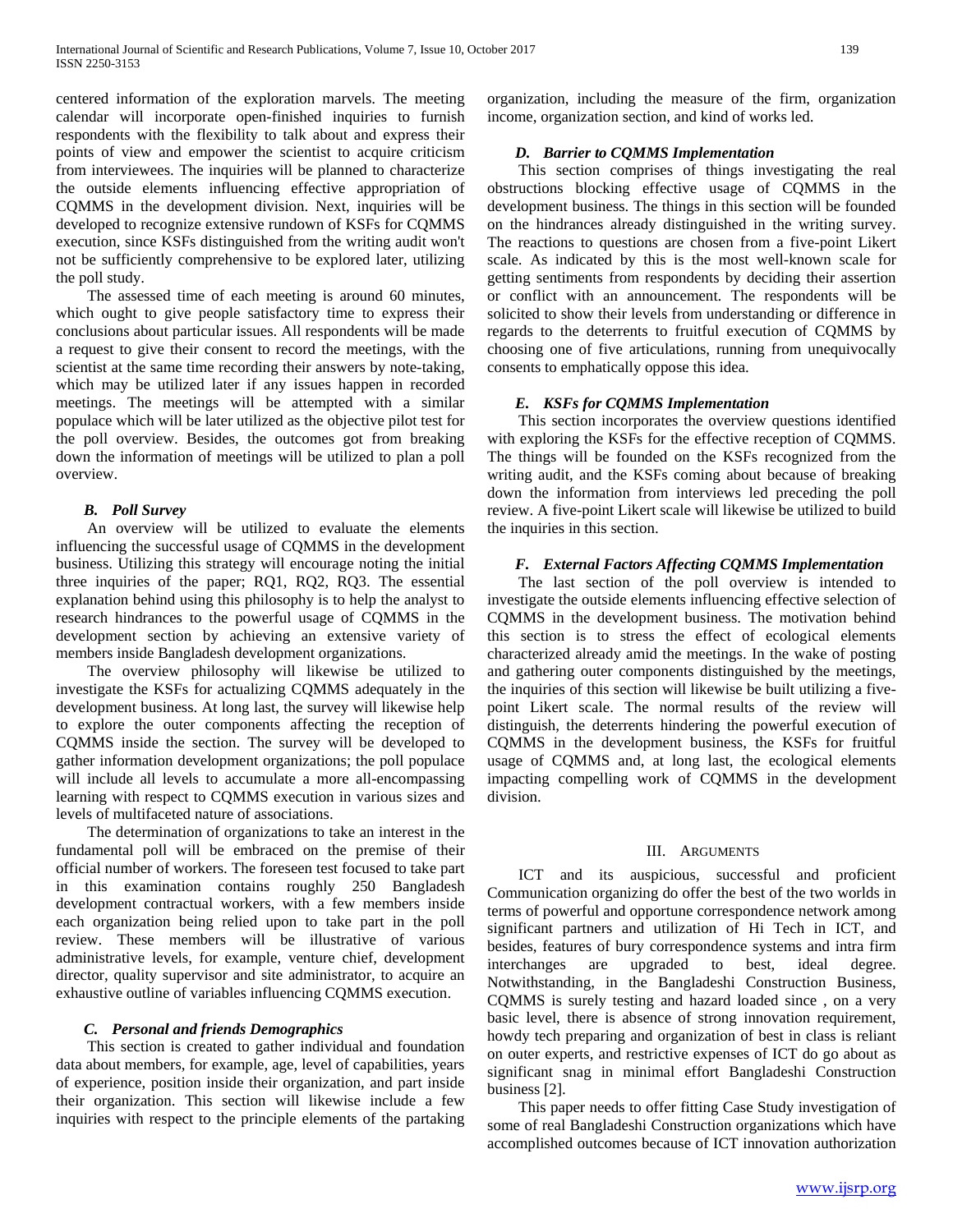and furthermore dive into fizzled ventures which needed required ICT bolster and due ingenuity [3]. Despite the fact that administration is altogether endeavoring to limit bungle and set up straightforwardness.

It is basic for a Mega Construction Projects spanning over different scattered geographic areas to be furnished with advanced observing and supervision framework for development quality administration framework (CQMMS) that use present day ICT. The coveted ICT based CQMMS devices will be comprises of an android based versatile application, concentrated database server, web application and a revealing stage that helps to screen and administer development works guaranteeing most elevated quality (development) is achieved in the remote, topographically scattered areas of Bangladesh where assets are rare and physical access is trying because of poor street availability.

**Figure: 1, ICT based CQMMS - observing and development quality administration framework**



 To encourage the coveted quality and venture objectives, site or field level data is gathered through an android portable application called ICT Monitoring Tool. The base components of the apparatus have been gotten from redoing an open source arrangement, Open Data Kit. This portable application fills in as contribution to the ICT Monitoring frameworks were confirmation and information legitimacy are guaranteed through login and secret key. Likewise information submitted through the versatile application gives client data, telephone number, International Mobile Equipment Identification (IMEI) number [], date - time and GPS codes. The following figure portrays the framework engineering of the ICT Monitoring for Construction Quality Management and Monitoring System.

 This portable application enables confirmed clients to submit review structures to report the advance of the development works [4]. These structures are created particularly

for huge scale development venture with frequent discussion with the undertaking partner/engineers from financing organization, execution office, counseling, checking/assessment and contracting organizations. Here is a rundown factor that altogether impacted the plan of the Survey/Supervision frames.

## *A. Development Specifications and the offering reports* Field understanding of the designers from different controls of the framework – (Owner, Consultants and Contractors)

Knowledge of the cell phone innovation  $-$  (wifi, gps, 2/3/4 G systems, touch screens)

Experience of the PDA use among the clients

Network scope and web association speed in the remote undertaking destinations;

- Feedback of the pilot clients;
- English perusing and composing abilities of the clients;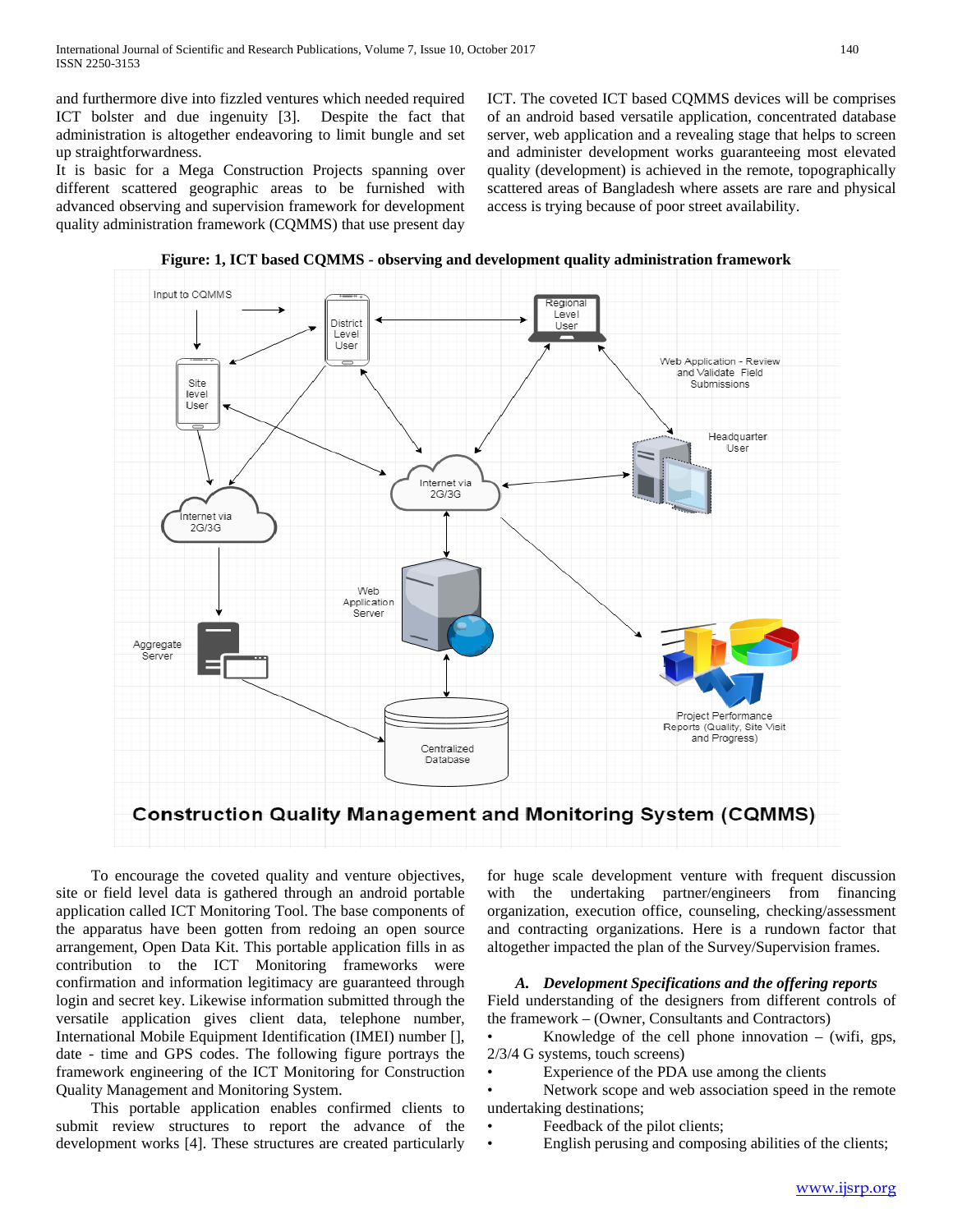International Journal of Scientific and Research Publications, Volume 7, Issue 10, October 2017 141 ISSN 2250-3153

Limit elucidating writing inputs

 The client of the frameworks can be any individual who is included and affected by the development beginning from the proprietor/benefactor, usage organizations, specialists, contractual workers and affected group. However essential supporters of the framework are proprietor, advisor, and contractual workers [5]. With a specific end goal to encourage the smooth operation of the framework the clients are separated in the accompanying classifications as site level clients, area/local level clients, and headquarter level clients. The accompanying table separates the clients with parts for the ICT Monitoring and Construction Management System.

# **Figure: 2, Roles of the team members in the ICT based CQMMS**

| ID     | <b>User Designations</b>    | <b>Roles</b> | <b>Submission Frequency</b> | <b>Role Description</b>                                                                  |
|--------|-----------------------------|--------------|-----------------------------|------------------------------------------------------------------------------------------|
| 1      | Supervisor<br>Site<br>Field | <b>FLU</b>   | Daily/Weekly                | Responsible for close supervision, checking and revealing information from               |
|        | Supervisor                  |              |                             | destinations on the day by day exercises. Directions exercises for Lab Technician        |
|        |                             |              |                             | cum estimator and Field Resident Engineers. Assesses and reports quality                 |
|        |                             |              |                             | confirmation works - Lab Test exercises, test comes about, guarantee quality and         |
|        |                             |              |                             | amount of the development materials.                                                     |
| 3      | Field Resident Engineer     | <b>DLU</b>   | Fortnightly                 | Provided direction, supervision and preparing for the field level staffs. Directions     |
|        |                             |              |                             | exercises with contractual workers and execution organizations. Gives joint              |
|        |                             |              |                             | estimations temporary worker and usage offices.                                          |
| 4      | Regional Resident Engineer  | <b>RLU</b>   | Monthly                     | Performs authoritative exercises for the district, helps field inhabitant engineers.     |
|        |                             |              |                             | Guarantee quality developments by giving preparing and incessant site visits.            |
| 5      | <b>Headquarter Engineer</b> | <b>HLU</b>   | <b>Quarterly</b>            | Provides shop illustrations joining configuration changes, conducts preparing for        |
|        |                             |              |                             | the field level staffs and field inhabitant engineers. Audits the work presented by      |
|        |                             |              |                             | the site manager, lab specialists and estimators and field engineers.                    |
| 6      | Social/Environmental        | <b>HLU</b>   | Quarterly                   | Provides preparing and supervision for the field level staffs. Guarantees the social     |
|        | Assessment                  |              |                             | and ecological issues are tended to and alleviated by the characterized structure and    |
|        |                             |              |                             | moderation design, change the arrangement - look for endorsement if necessary.           |
| $\tau$ | Team<br>Deputy<br>Lead      | <b>HLU</b>   | <b>Quarterly</b>            | Assists Team Leader with his everyday exercises, issues directions to the locales.       |
|        | Headquarter                 |              |                             | Directions meeting with the temporary workers merchants. Approves and support            |
|        |                             |              |                             | the bills put together by the contractual workers. Behaviors starting execution          |
|        |                             |              |                             | survey for the staffs of the headquarter and district. Behaviors occasional site visits. |
| 8      | Team Lead - Headquarter     | <b>HLU</b>   | <b>Quarterly</b>            | Provides administration as the Engineer for the task, rent with outer elements           |
|        |                             |              |                             | (contributors, temporary workers, sellers and other outsiders), sets up best practice,   |
|        |                             |              |                             | and rouses colleagues. Behaviors site visits to guarantee most elevated nature of        |
|        |                             |              |                             | development accomplished                                                                 |

# *B. Accompanying practical Classification*

 To outline the parts of the clients, these structures are separated into the accompanying practical classifications, for example,

- 1. Budgetary/Physical Progress;
- 2. Operational;
- 3. Quality Assurance/Quality Control;

4. Social and Environmental Assessment

# *C. Accompanying consecutive work stages*

 Further to the previously mentioned useful classes these review frames are separated into the accompanying consecutive work stages to precisely mirror the work quality and advance, following figure demonstrates the previously mentioned shapes – functionalities, frequencies and the reason for the structures created for the Large Scale Construction Project.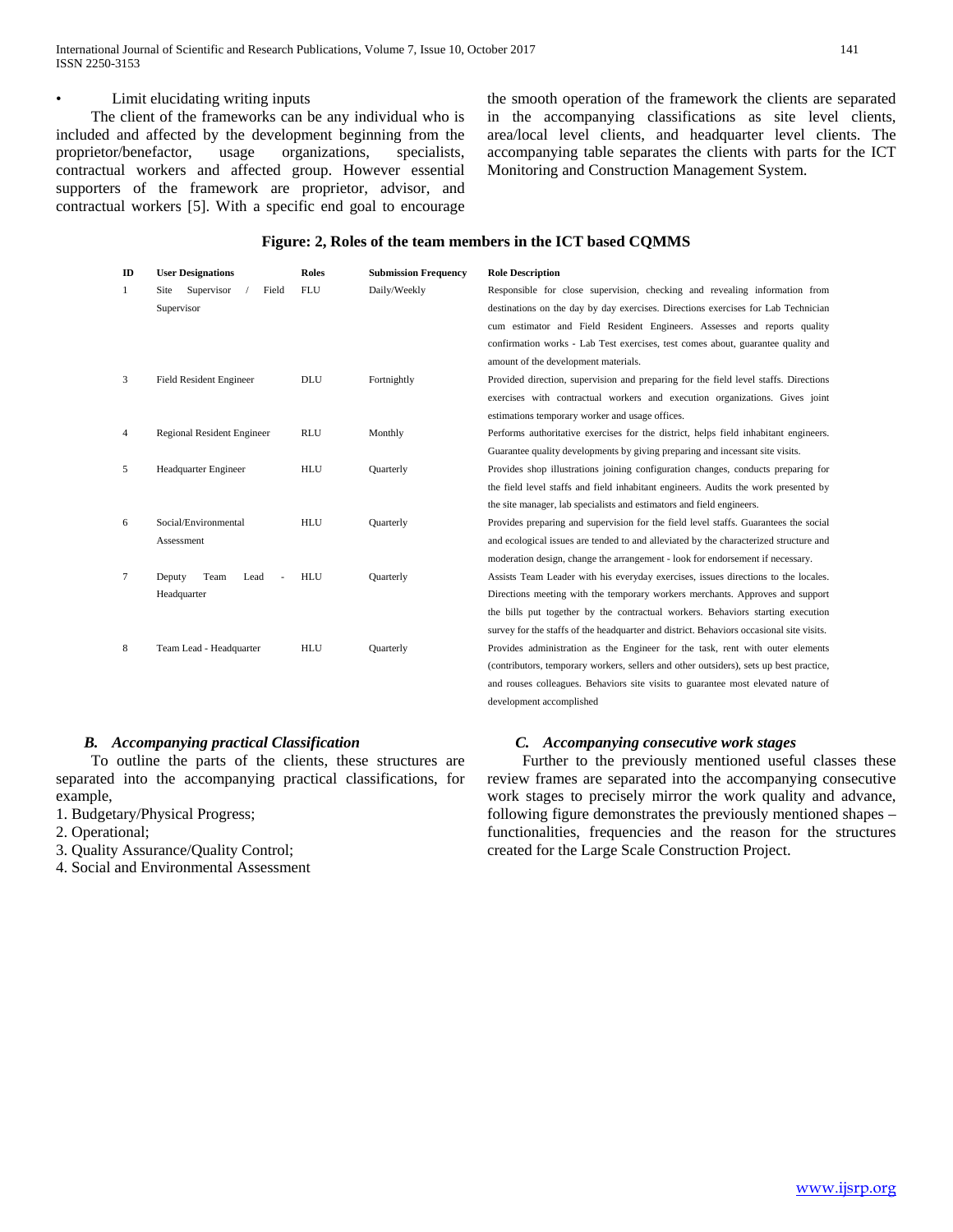|             |                                       | <b>Functional</b>         | Frequency                            | <b>Purpose of the Forms</b>                                                      |
|-------------|---------------------------------------|---------------------------|--------------------------------------|----------------------------------------------------------------------------------|
| F001        | Handover Certificate                  | Operational               | <b>Once or Twice</b>                 | Anyone can hand over the Site to the<br>contractor                               |
| F002        | Initial Works                         | Operational               | Until the site is ready for Piling   | To report the ongoing site preparation work                                      |
| <b>F003</b> | <b>Piling Works</b>                   | Quality                   | Until Piling is complete             | During the progress of the piling work                                           |
| F004        | Pile Load and Integrity Test          | Quality                   | Until the Testing is complete        | Report Pile Load and Integrity Tests                                             |
| <b>F005</b> | <b>Concrete Works</b>                 | Quality                   | <b>Until Concreting Works</b>        | Report Concrete Works for Sub / Super<br>Structure                               |
| F006        | <b>Brick and Plaster Works</b>        | Quality                   | During Brick and Plaster Works       | Report Brick and Plaster Works by Floors                                         |
| F007        | <b>Electrical and Solar Works</b>     | Quality                   | During Electrical & Solar Works      | Report Electrical and Solar Works                                                |
| F008        | Plumbing and Sanitary<br>Works        | Quality                   | During Plumbing & Sanitary<br>Works  | Report Plumbing and Sanitary Works                                               |
| F009        | <b>Finishing Works</b>                | Quality                   | <b>During Finishing Works</b>        | Report Tiling, Painting, Doors-windows,<br>Tube well, Landscaping and etc. Works |
| F010        | Roads Culvert and<br>Palisading Works | Quality                   | Roads, Culvert & Palisading<br>Works | Report Roads, Culverts and Palisading Works                                      |
| F011        | <b>Furniture Works</b>                | Quality                   | <b>Furniture Works</b>               | <b>Report Furniture Works</b>                                                    |
| F019        | Daily Work Log                        | Operational               | Daily Work Log                       | Report Daily Works Reported in the Site<br>Order Book and MB Book                |
| F020        | <b>Completion Certificate</b>         | Operational               | <b>Once or Twice</b>                 | When the Site is ready for takeover from the<br>Contractor                       |
| F021        | <b>Financial Progress</b>             | Financial                 | Monthly as needed                    | Report the amount billed by the contractor                                       |
| F022        | <b>Lab Tests</b>                      | Quality                   | As Needed                            | Report All the tests performed for the<br>project                                |
| F023        | Visit Resource                        | Operational               | As new materials are delivered       | Site Visit Report and Resource Inventory                                         |
| F024        | <b>Physical Progress</b>              | Financial                 | Monthly as needed                    | FRE / UE Sends the report with the Physical<br>Progress at the end of the month  |
| F025        | Social Survey                         | Social                    | As Needed                            | Report Focus Group Discussions for Social<br><b>Issues</b>                       |
|             |                                       |                           |                                      | Report Field Group Discussions for                                               |
| F026        | <b>Environmental Survey</b>           | Environmental             | As Needed                            | <b>Environmental Issues</b>                                                      |
|             |                                       | <b>Form ID Form Names</b> |                                      |                                                                                  |

**Figure: 3, Checklists embedded in the CQMMS to facilitate superior quality construction**

 The field level information is sustained to the brought together database to run the web application where the specialists from headquarter evaluate the information (webpage data, work data, remarks, photographs, GPS and date-time-stamp), give criticism to the territorial/website level assets to enhance quality, guarantee wellbeing, address website issues/abnormalities and perceive the benevolent acts [6]. The remarks and input from the architects; area and locale are put away in the database server by means of web application. This web application functions as a stage that gives work check component where a bit of development work is put together by website supervisor, through pertinent work review shapes.

## *D. Quality Management in Construction*

 Working under the banner "Quality and Safety First", the CQMMS places top priority to Quality Management throughout all its stages, processes and outputs, with the aim of offering a set of best quality construction structures to the beneficiaries. The system will also ensure successful project completion within the agreed time and cost, and increased stakeholder satisfaction. CQMMS identifies and governs four main processes in its Quality Management practice. The first of these is Quality Planning, followed by Quality Assurance, Quality Control and Quality Acceptance. Quality Management is one component of the overall Project Management Process of MDSP, which has the following Stages: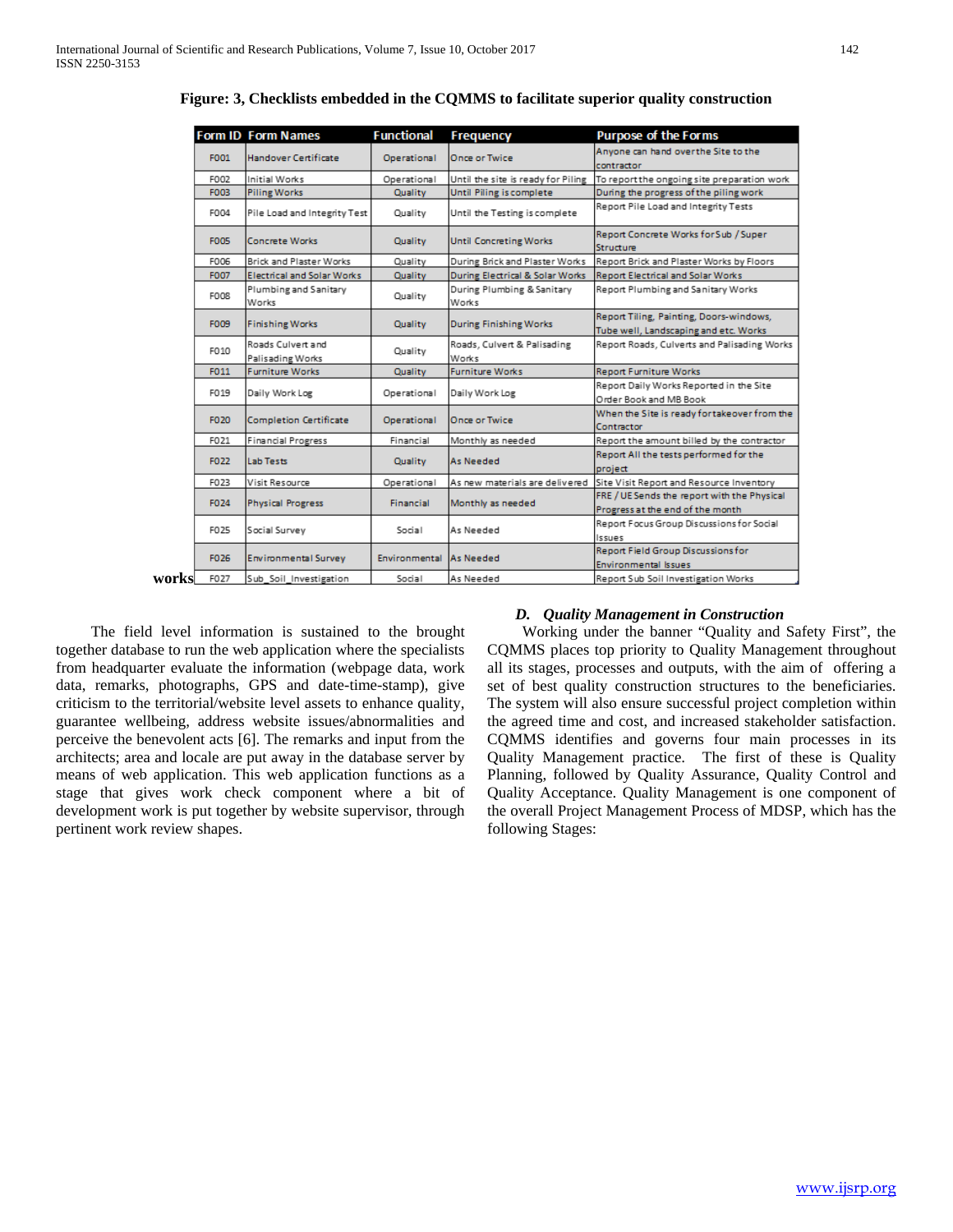

# **Figure: 4, Checklists embedded in the CQMMS to facilitate superior quality construction works**

#### Quality Management Approach adopted in CQMMS

|--|

 The above 5 stages are used to interpret the progress of any individual sub project, any single package or else the overall MDSP as a whole, and the four components of Quality Management in MDSP mainly fall into different stages of the Project Management Process as follows: According to PMBOK Guide following mapping

| The                 |                            | Quality Relevant Stage of Project |  |  |  |  |
|---------------------|----------------------------|-----------------------------------|--|--|--|--|
| Management          | <b>Management Process</b>  |                                   |  |  |  |  |
| 1.Quality Planning  |                            | Investigating/Planning            |  |  |  |  |
| 2.Quality Assurance |                            | Executing                         |  |  |  |  |
| 3.Quality Control   | Monitoring and Controlling |                                   |  |  |  |  |

 The diagrammatic representation in the following page demonstrate the relationship between the Quality Management components (several other functions closely related to them) and the general Project Management Process Stages as prescribed by PMI. While many activities function within each stage of the Project Management Process, only some of those directly related to the Quality function are shown under each Stage in the diagram.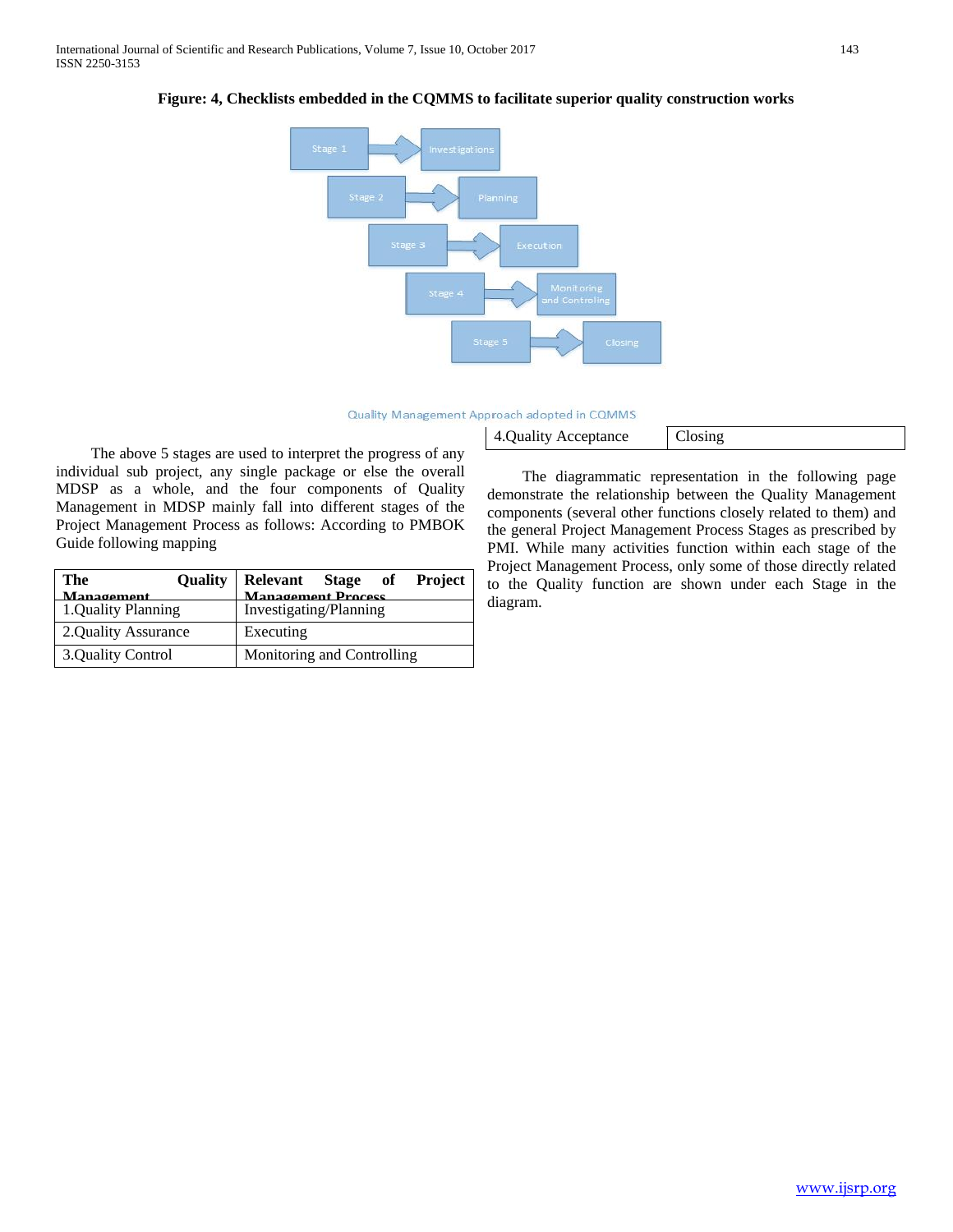

## **Figure: 5, Checklists embedded in the CQMMS to facilitate superior quality construction**

# **works**

 The submitted frames are in a split second looked into and commented by field and provincial architects. On the off chance that the concurred development quality is met the entries are checked and remarked by headquarter engineers are recorded and put something aside for future evaluating [7]. This multitier

check steps guarantees straightforwardness and responsibility among the key partner and specialist's dynamic investment to guarantee the quality development. The previously mentioned process is delineated in the figure underneath.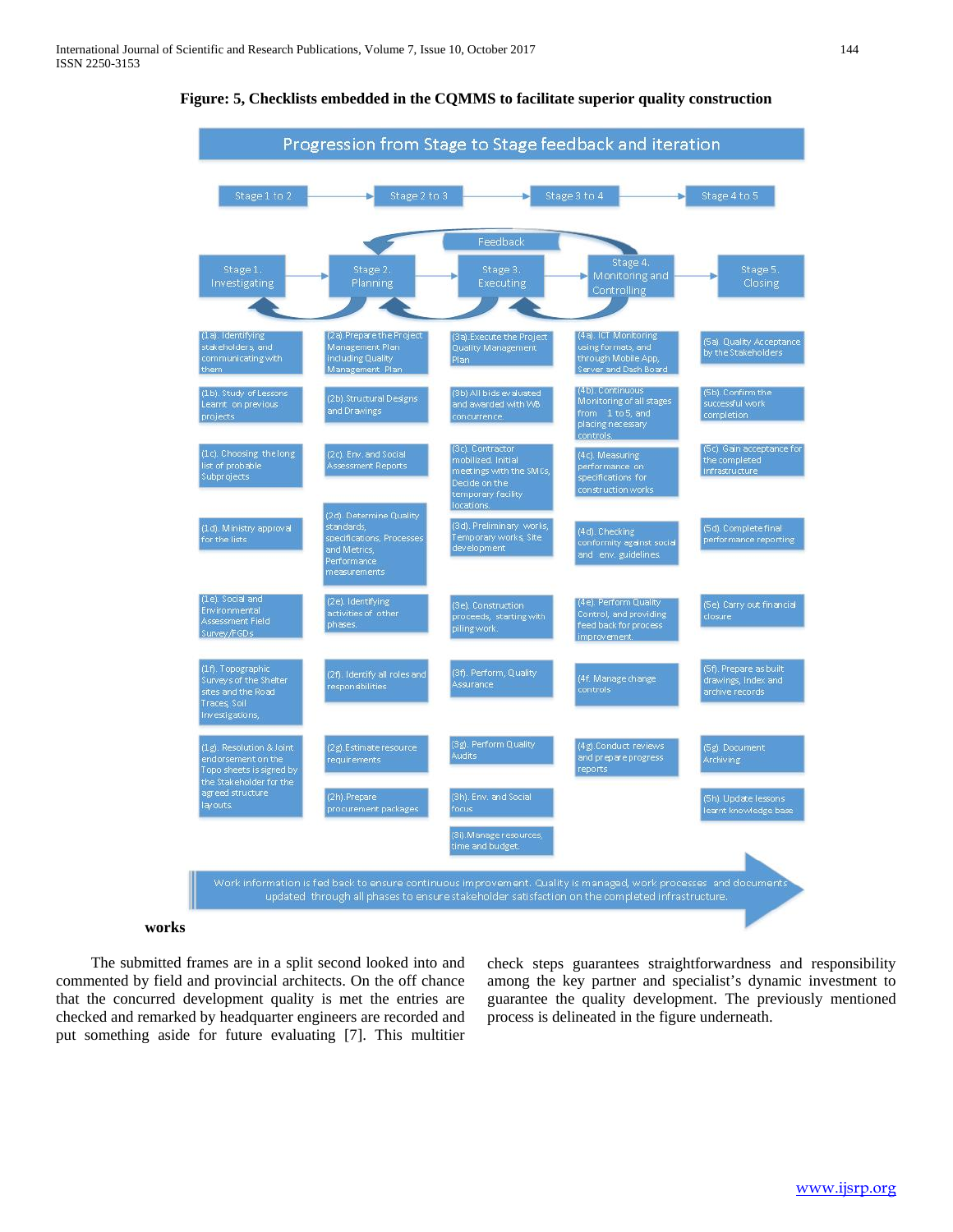

## **Figure 6; Collaboration among the cross functional team flowchart introduced in CQMMS**

 Later the information from the database server is shown in the detailing stage to infer the different predefined reports that cause us to track the task execution.

- Site Visit Summary Report by Project and Personnel
- Package Progress Report by Physical and Financial
- Quality Control Report Number of tests directed and dissentions
- Work Improvements by locales and work stages

 Keeping in mind the end goal to figure the physical advance of the development for a site, following table is created. This table information is started from singular Bill of Quantities (BoQ). Additionally, each pertinent ICT frame relate to the mapped rate advance. In this way, we can rapidly decide the collected advance of a task in light of the structures submitted for the venture. Normal development of the building is generally stay indistinguishable where just shifting parts are profundity of heaping length, earth work to level the building up to ground level (EGL) [8].

**Figure: 7, Breakdown of the progress based on completed work phases / tasks**

|                         | <b>Major Work Items for the construction</b>                               | Corresponding CQMMS Forms Work % Accumulated % |     |      |
|-------------------------|----------------------------------------------------------------------------|------------------------------------------------|-----|------|
|                         | Site facilities, including labor shed, Site Office etc                     | <b>Initial Works</b>                           | 2%  | 2%   |
| $\overline{2}$          | <b>Layout &amp; Setting Out</b>                                            | <b>Initial Works</b>                           | 0%  | 2%   |
| $\overline{3}$          | Piling - Pile boring - casting                                             | <b>Piling Works and Concrete Works</b>         | 22% | 24%  |
| 4                       | <b>Pile Integrity Test</b>                                                 | <b>Pile Load and Integrity Test</b>            | 1%  | 25%  |
| 5                       | <b>Pile Load Test</b>                                                      | <b>Pile Load and Integrity Test</b>            | 0%  | 25%  |
| 6                       | Pile Cap - Excavation and Concreting works                                 | <b>Piling Works and Concrete Works</b>         | 4%  | 29%  |
| 7                       | <b>Grading Beam, Bracing Beam &amp; Short Column</b>                       | <b>Concrete Works</b>                          | 3%  | 33%  |
| $\overline{\mathbf{8}}$ | Ramp, GF Mat, Drop wall and others                                         | <b>Concrete Works</b>                          | 8%  | 40%  |
| 9                       | <b>Ground Floor roof Slab</b>                                              | <b>Concrete Works</b>                          | 5%  | 45%  |
| 10                      | Pedestrain & Ground floor column                                           | <b>Concrete Works</b>                          | 3%  | 48%  |
| 11                      | <b>Ground Stairs</b>                                                       | <b>Concrete Works</b>                          | 0%  | 49%  |
|                         | 12 All Top floor column                                                    | <b>Concrete Works</b>                          | 2%  | 51%  |
| 13 <sup>°</sup>         | <b>All Top floor Roof Beams</b>                                            | <b>Concrete Works</b>                          | 3%  | 54%  |
| 14                      | Top roof slab                                                              | <b>Concrete Works</b>                          | 7%  | 61%  |
| 15                      | <b>Top stair</b>                                                           | <b>Concrete Works</b>                          | 1%  | 62%  |
| 16                      | Top drop wall parapet sunshade                                             | <b>Concrete Works</b>                          | 5%  | 67%  |
|                         | <b>Ground Floor Brickwork</b>                                              | <b>Brick and Plaster Works</b>                 | 1%  | 68%  |
|                         | 18 1st & 2nd Floor Brickwork                                               | <b>Brick and Plaster Works</b>                 | 2%  | 69%  |
| 19                      | Plumbing and Sanitary Works                                                | <b>Plumbing and Sanitary Works</b>             | 6%  | 75%  |
| 20                      | <b>Electrical and Solar Works</b>                                          | <b>Electrical and Solar Works</b>              | 7%  | 82%  |
| 21                      | <b>Collapsible Gates, Doors, Windows, Glass, Grills and Stair Railings</b> | <b>Finishing Works</b>                         | 4%  | 86%  |
|                         | 22 1st and 2nd Floor Plastering Completed                                  | <b>Brick and Plaster Works</b>                 | 3%  | 89%  |
|                         | 23 Tiles - All floors Completed                                            | <b>Finishing Works</b>                         | 2%  | 91%  |
|                         | 24 Paints - Interior and Exterior Completed                                | <b>Finishing Works</b>                         | 1%  | 92%  |
|                         | 25 Furniture Completed                                                     | <b>Furniture Works</b>                         | 2%  | 94%  |
|                         | 26 Tube well Work Completed                                                | <b>Finishing Works</b>                         | 4%  | 98%  |
| 27                      | Social and Environmental Facilities                                        | Social Survey,<br><b>Environmental Survey</b>  | 2%  | 100% |

 Information submitted through the ICT Monitoring App keeps up unmistakable phases of the works. Here are the stages – Issued, Work Improvement Needed (WIN), Resolved and Verified, Closed or No Action Needed. It would be ideal if you see beneath pictorial portrayal of the stages.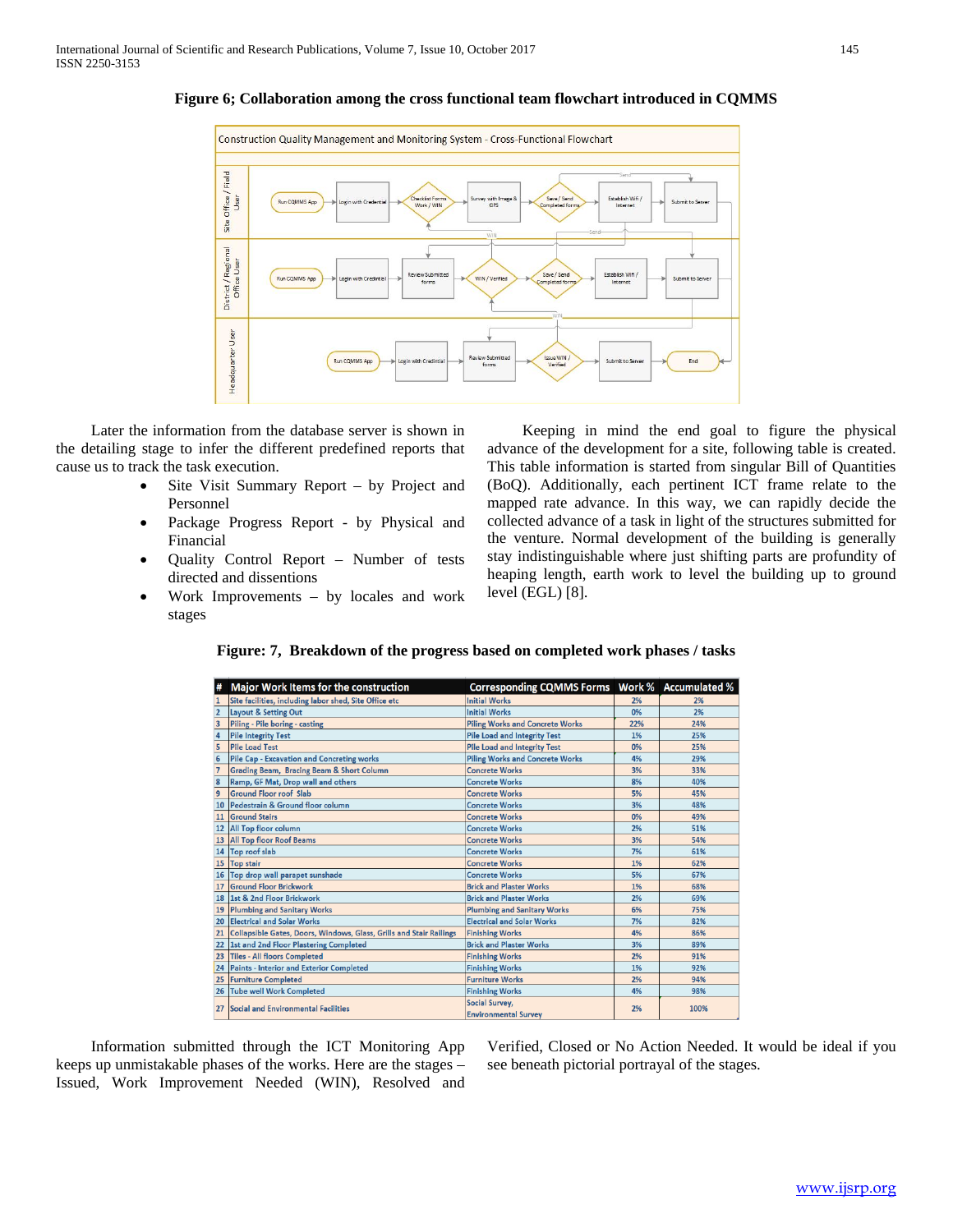

## **Figure: 8, Life cycle of the submitted works in CQMMS to ensure quality and accountability**

 Starting from Issued when the Site Supervisor rounds out the overview shapes catching the photos, recordings, GPS arranges and fitting data [9]. Work Improvement Needed (WIN): Work change see is issued when the locale, territorial or headquarter colleagues audits the work study put together by the site chief from the field and recognizes that the work quality should be enhanced or extra data is required. Site level colleagues will audit the WIN recognized by District, Regional or Headquarter level clients and take after the directions and play out the enhancements or errands. Refresh the status to Resolved and Verified. Surveys the notes, related pictures and investigations the accommodation by the site manager, once fulfilled they can close the ticket or sends back to the field level staff to enhance the work promote for the second round. The will sit tight for the site/field level staffs to make fitting changes until the point when they are happy with the work quality. Once the work quality is accomplished, remarked and guaranteed by anybody from area, locale or headquarter it is respected that the work is occurrence is finished. This alternative is acquainted with track the portion of the non-noteworthy things as these could critical to keep it in the radar.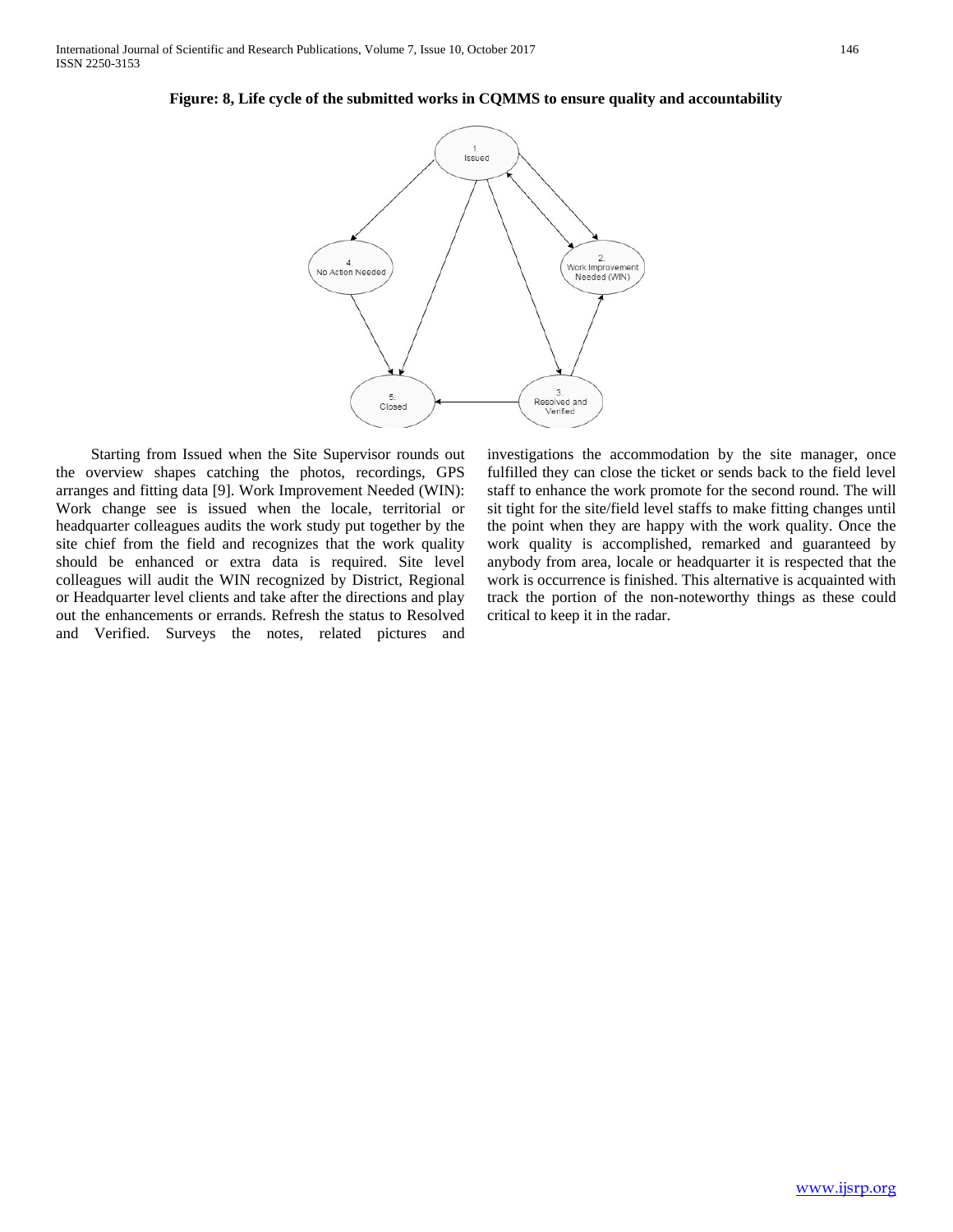

**Construction Quality Management and Monitoring Work Flow Cycles** 

 In the framework while presenting the structures utilizing ICT Monitoring Mobile Application, geographic spatial information is consequently caught for 5 m or less; more often than not the frameworks acknowledges the perusing if the precision is around 50 m. That implies the site manager or the field specialist ought to be with the 50 m range of the site while rounding out the study frames. Once spared the GPS arranges in a finished and spared review form, the Longitude and Latitude values are not editable [10].

 The portable checking application of the CQMMS in view of ICT doesn't require online availability to work the versatile application, for the most part to gain information with GPS facilitates, pictures apropos information. Point to take note of the GPS framework does not require web or versatile availability to catch the GPS code. However the AGPS chipset (Assisted GPS) empowered telephones couple with the cell phone network catches GPS code quickly as it speed up the catch procedure [1]. Therefore one can finish the study at a remote area where web association is not accessible. Once the frame is spared with GPS code, information and photograph prove are gathered in the versatile application is sent to the brought together database through web association (for the most part 3G and 2G information bundles).

## *E. Use of Mobile Phone Technology:*

 Literature review conducted for the thesis work indicate that there are various systems already in place in the developed countries such as building information management systems (BIM), not only these systems are extremely expensive, difficult to learn and requires dedicated connectivity and power to run the hardware machines such as computers, monitors, routers and networks. [12].

In this study introduced a Mobile phone application that is secure. The mobile phone does not require dedicated power at the site to operate. With the vision 2020 goal, Bangladesh has over 99% mobile phone and internet coverage through 2/3 G network. Total number of subscriber count for the mobile internet usage have increased to 63 million plus by February

2017, according to the recent update by Bangladesh. [14]. Telecommunication Review Commission (BTRC). This has become a tipping point to develop the system with mobile phone technology.

## *F. GPS Technology*

 Since the introduction of the mobile smart phones from early nineties the technology has evolved many folds, [13] with the blessing of globalization many local brands are manufacturing smart mobile phones and price of these smart mobile phones have significantly dropped. Technology has miniature everything in this device starting from mobile phones, power of a computer - word processing, calculator, e-mail, internet browsing, global positioning systems (GPS), accelerometer, gyroscope, radar, various sensors, finger print and retina scanner.

## *G. Touch Screen and Power Independence*

 The touch screen interface has made the smart mobile phone very easy to operate. Hence launching of an mobile application to use / operate an important task like construction quality management and monitoring become seamless to the modern user-base. [13]

These smart mobile phones are as powerful as a personal computer and do not need live electricity connection to operate. And all the tasks that have been performed with PC can be performed with this device without the overhead pc being bulky, occupies valuable space, ect.

# *H. Construction Best Practices and Quality Management Systems*

 There are three main parties involved in general construction works; usually owner desires a building structure to be constructed, consulting firms with architects and engineers are appointed to design the building structure to the desired specification of the customer and then contractors are awarded to complete the work to deliver the vision of the owner or the customer ensuring the quality of the work. Usually for a large scale project there could be other players involved such as Donors, Implementation Agencies, Monitoring and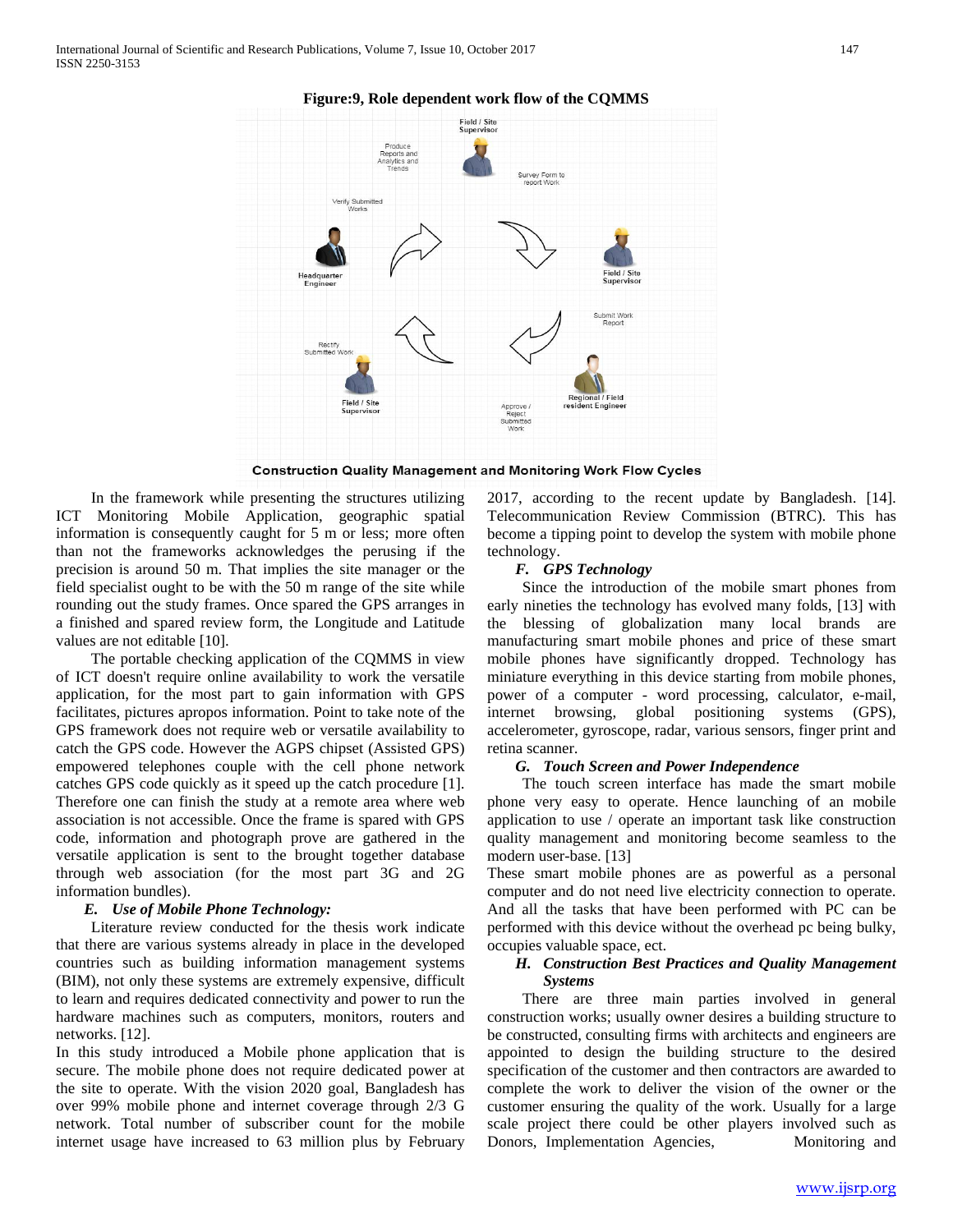Evaluation Teams and Sub-contractors. Below is the hierarchical structure how a construction project work is executed, ultimately engineer of the consultant responsible for the successful completion of the construction work.

1. Headquarter Engineers;

2. Regional Engineers;

3. Site Supervisors;

 Team members at the site level reports to regional Engineers. And engineers at region reports to the engineers at headquarter and ultimately all engineers in headquarter report the team leader of the project or the project manager of the consultant side. Team Leader delegates some of his tasks / signing authority to the engineers in the regions and fields.

 Individual team members from each of the teams (consultants, contractors and owner/implementation agencies) have been consulted to design the features of Construction Quality Management and Monitoring System. Based on their inputs supervision tasks / activities are broken down for the buildings or any construction works in the following sequential manner.

1. Site Development Works

2. Sub-Structure Works

3. Super Structure Works

4. Finishing Works.

 In order to ensure quality, detail checklists are created for each phases of the construction work with close consultation of the Engineers from Consultant, Contractor and Implementation firms. Detail of the check list of the above mentioned work phases are provided in the appendix section.

## *I. Integrated Workflow*

 These checklists are in the brain of the Construction Quality Management and Monitoring System, mobile application. Site engineers are given smart phones with the CQMMS mobile application installed. Site Supervisor / Engineers will visit construction sites and report the quality of the work performed with photo evidence, through the CQMMS, mobile app by selecting the appropriate work stage. A

notification will be sent to the corresponding hierarchy (field resident engineer) to assess the work and further comment on the quality of the reported work based on the submission. If the FRE is NOT satisfied with the work; an work improvement notice (WIN) will be issued and site supervisor should followup the WIN work until FRE is satisfied with the work. Otherwise the submitted work is noted as approved and verified. A small number of work submissions are reviewed by headquarter engineers to ensure proper quality management process are adhered by site supervisor and field resident engineers.

# *J. Application Security / Authentication and Fraud proofing mechanism*

 The CQMMS has to be fraud proof and secure. Latest web security technology is introduced in the CQMMS to make it impenetrable to hackers and crackers alike. The data collected from the field are secure and tamper proof. SQL injection, Cross site scripting, website redirection are prevented through structure coding and utilization of the Model View Controller (MVC) framework.

Two factor authentication mechanism is introduced in the CQMMS, mobile application - to ensure authenticity of the submissions by the field supervisor and field resident engineers. A pin code is generated after successful logins. This approach of layered security is widely practiced to ensure highest level of security in the commercial business applications. [16]

# *K. Innovative work flow mechanism*

 Further to aforementioned security features while submitting data through the survey forms team members are required to take selfies showing the work-site in the background, fill-out appropriate check list for the completed works items with photo evidence and GPS location code.[15] This process ensures that the team members have visited work site, performed the tasks according to specified requirements (as per check list), schedule and date - times of the submission matches with the data - meta data of the photo evidence submitted. This is process significantly enhances accuracy and quality of the work as site level team members are bound to report irregularity [11].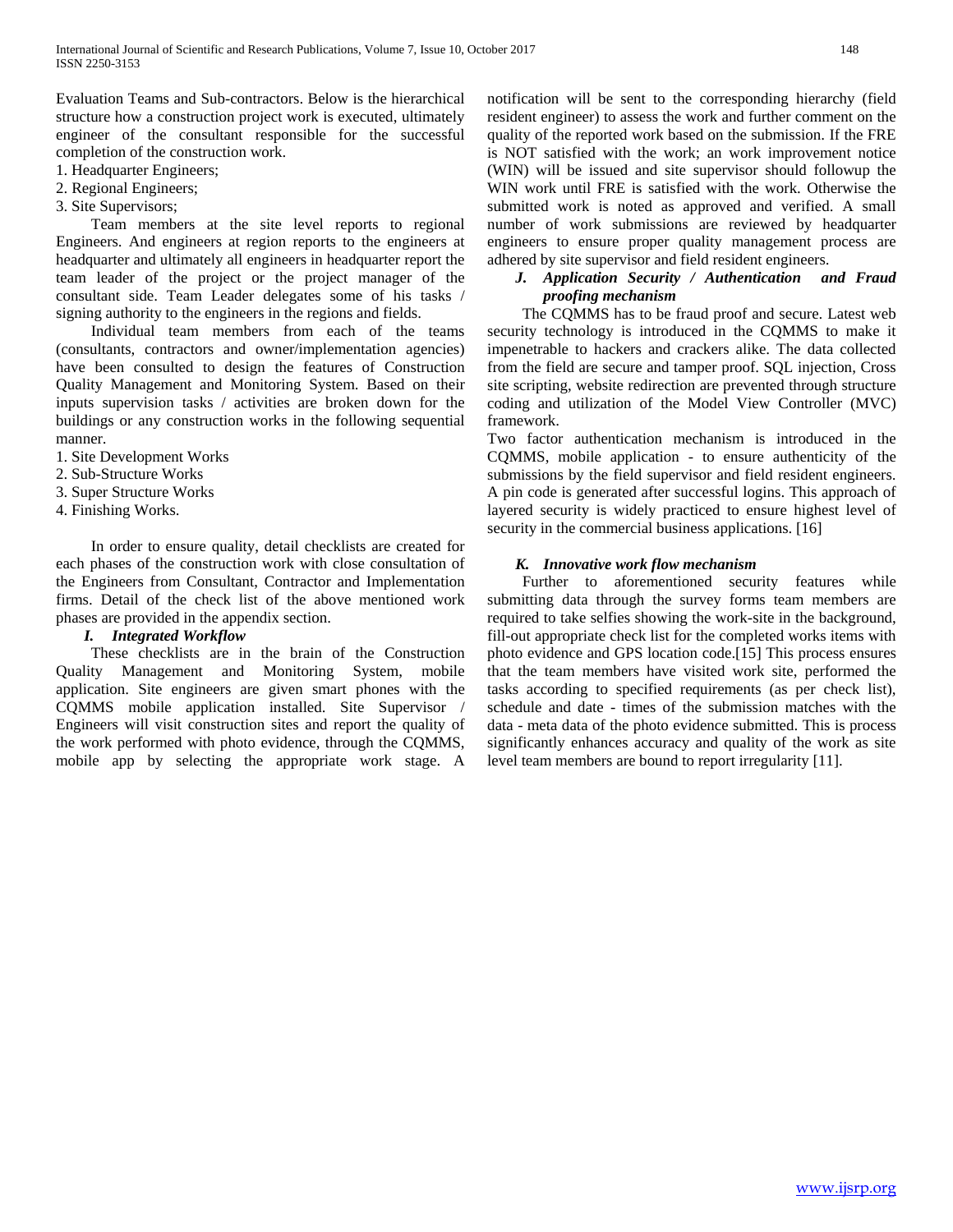

**Figure: 10,Work component submission by FRE with data and timestamp with GPS Code**

# *L. Education, Training and Further Career Advancement*

 This CQMMS is working as a vehicle to improve the quality of the construction personnel in Bangladesh. The survey form checklists in the CQMMS mobile app is the results of the many years of field and construction experience of the project team members - consultants, contractors and owners accumulated. Through the checklist the field supervisors are guided to execute work like a pro with many years of experience. In the eyes of the contractor and subcontractor this junior engineers are regarded very highly because of the intelligence of the CQMMS tool. This recognition works as a motivating factor for the site supervisor to pursue higher education in the field of constriction.

 Regular use of the CQMMS to submit work enhances the ability of the team members to read and write in English. The practice of English prepares the workforce to elevate their standard to international level.

CQMMS provides the due transparency to the headquarter / management to appreciate work performed by the field level team members.

 The CQMMS helps to identify and address any substandard work performed by the contractor. Therefore it works as a voice of the engineers to as not only field engineer but regional and headquarter engineers stand by the field engineer to improve the quality of the work performed by the contractor.

## *M. Effective and Optimized Utilization of Resources*

 This tool allows will engineers to be assigned effectively and efficiently based on the work schedule hence reducing the cost of the construction operation.

 This CQMMS tool is essentially extends the eyes and ears of the team leader and project director, headquarter engineer that enhances the quality of the construction quality of the work.

 Thorough the implementation of the CQMMS tools - project work is executed in the systematic manner. This tool allows effective allocation of the resources based on the nature of the work.

 Although this tool only concentrate on the items quality of the construction work which accounts for almost 22% for overall project success but almost 50% for the internal influencing factors that are with in the control of the project implementation team.

 This tool helps headquarter to closely monitor the supervision work conducted by the team members responsible for regular site visits.

 Availability, quality and quantity of the construction materials, machinery and manpower (resources) are at the site during the applicable construction work phases.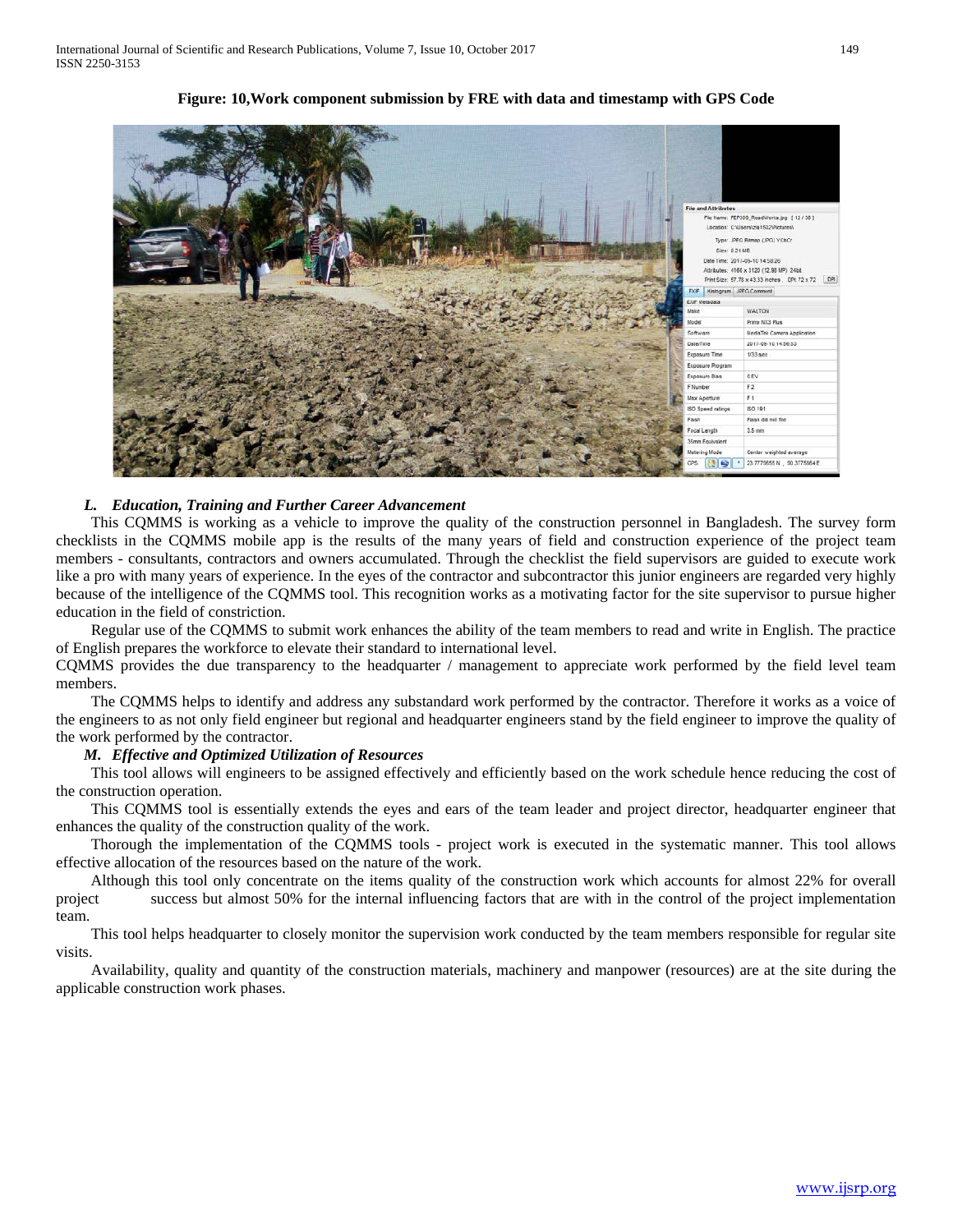

# Manage Project Stages

Home / Operations / Manage Project Stages

| Set Project Access for Zia Hussain, ICT Monitoring Rep - Headquarter, D&SC | << Back to index |                |                |                |                |
|----------------------------------------------------------------------------|------------------|----------------|----------------|----------------|----------------|
| NOAP96                                                                     | $\Box$ NOAP94    | NOAP85         | $\Box$ NDAP77  | $\Box$ NOAP47  | O NOAP38       |
| UNOAP376                                                                   | UNOAP375         | $\Box$ NOAP374 | NDAP366        | NDAP364        | NDAP363        |
| NDAP349                                                                    | NDAP336          | $\Box$ NOAP304 | $\Box$ NOAP269 | $\Box$ NDAP237 | $\Box$ NDAP235 |
| NOAP229                                                                    | $\Box$ NOAP204   | $\Box$ NOAP203 | O NOAP200      | $\Box$ NOAP199 | $\Box$ NOAP186 |
| $\Box$ NOAP176                                                             | UNOAP175         | $\Box$ NOAP154 | $\Box$ NOAP150 | $\Box$ NDAP137 | $\Box$ NDAP133 |
| $\Box$ NOAP132                                                             | $\Box$ NDAP122   | $\Box$ NOAP119 | $\Box$ NOAP114 | $\Box$ NOAP100 | $\Box$ LAX89   |
| LAX34                                                                      | $\Box$ LAX337    | LAX336         | $\Box$ LAX335  | $\Box$ I AX334 | $\Box$ LAX333  |
| $U$ LAX331                                                                 | $\Box$ LAX330    | LAX316         | $\Box$ LAX310  | $\Box$ LAX301  | $U$ LAX300     |
| $\Box$ LAX294                                                              | $\Box$ LAX284    | LAX279         | LAX275         | $\Box$ LAX263  | $\Box$ LAX261  |
| $\Box$   AX259                                                             | LAX258           | $\Box$   AX257 | $\Box$   AX252 | $\Box$ LAX24   | $\Box$   AX23  |
| $\Box$ LAX163                                                              | $\Box$ LAX156    | $\Box$ LAX144  | $\Box$ LAX141  | $□$ LAX134     | $U$ LAX125     |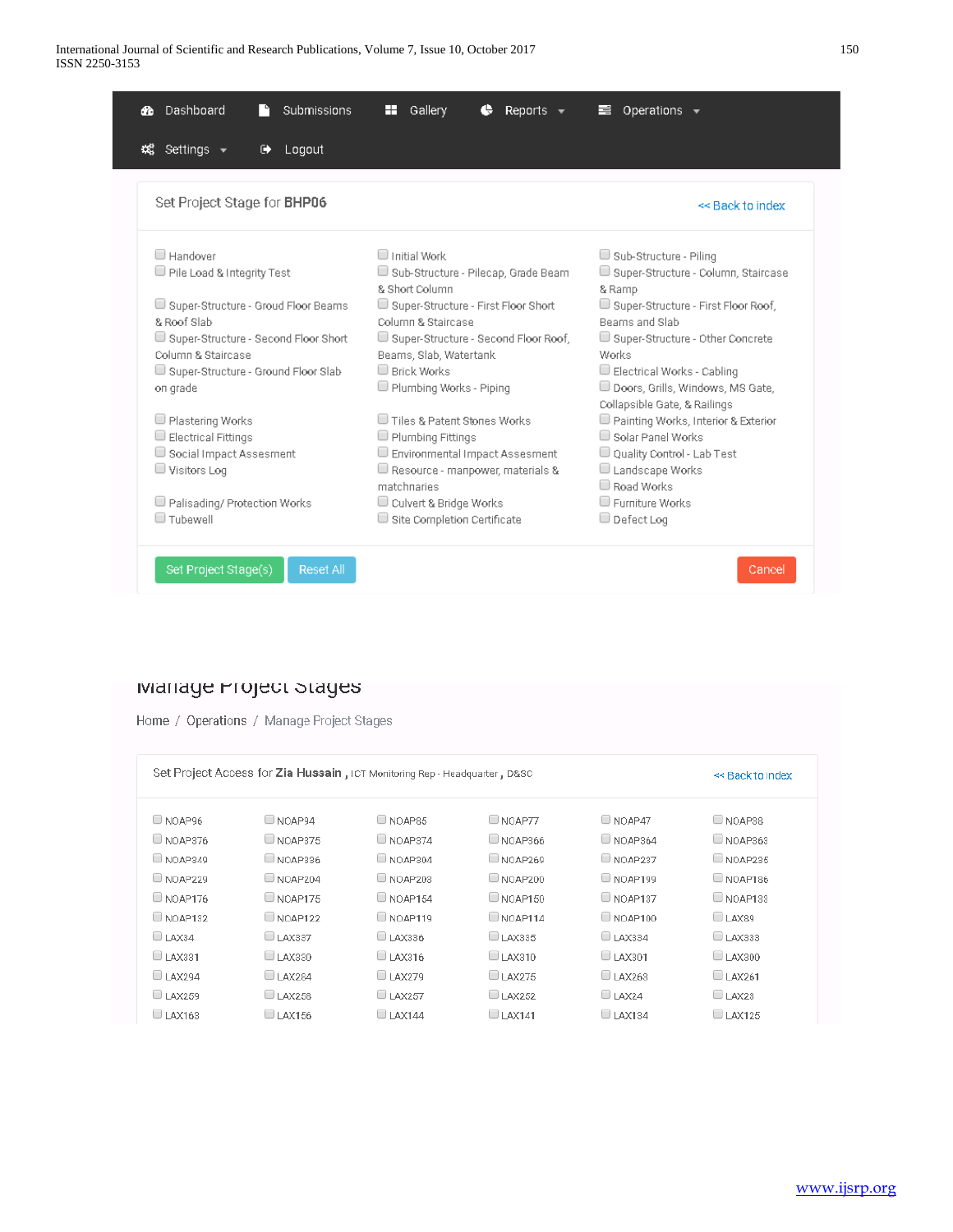| <b>BP623</b>     | □ BP621       | <b>BP604</b>  | $\Box$ BP581    | $\Box$ BP574  | <b>BP549</b>  |
|------------------|---------------|---------------|-----------------|---------------|---------------|
| $\Box$ BP528     | $\Box$ BP517  | $\Box$ BP515  | $\Box$ BP504    | □ BP459       | $\Box$ BP431  |
| <b>BP426</b>     | <b>BP423</b>  | $\Box$ BP421  | <b>BP405</b>    | $\Box$ BP382  | $\Box$ BP381  |
| <b>BP376</b>     | <b>BP365</b>  | $\Box$ BP330  | $\Box$ BP313    | $\Box$ BP303  | $\Box$ BP299  |
| $\Box$ BP298     | □ BP296       | $\Box$ BP293  | $\Box$ BP290    | $\Box$ BP280  | □ BP264       |
| <b>D</b> BP263   | □ BP260       | $\Box$ BP252  | <b>BP246</b>    | □ BP226       | $\Box$ BP220  |
| $\Box$ BP215     | $\Box$ BP213  | $\Box$ BP209  | <b>BP206</b>    | □ BP186       | $\Box$ BP174  |
| $\Box$ BP157     | $\Box$ BP152  | $\Box$ BP120  | $\Box$ BP113    | $\Box$ BHP77  | BHP76         |
| BHP75            | $\Box$ BHP45  | $\Box$ BHP438 | $\Box$ BHP433   | $\Box$ BHP43  | BHP425        |
| $\Box$ BHP420    | $\Box$ BHP42  | $\Box$ BHP413 | BHP408          | $\Box$ BHP407 | $\Box$ BHP404 |
| $\Box$ BHP403    | $\Box$ BHP397 | $\Box$ BHP394 | $\Box$ BHP379   | $\Box$ BHP377 | $\Box$ BHP373 |
| $\Box$ BHP369    | $\Box$ BHP359 | $\Box$ BHP344 | $\Box$ BHP341   | $\Box$ BHP328 | $\Box$ BHP317 |
| $\Box$ BHP313    | $\Box$ BHP303 | $Q$ BHP302    | <b>E BHP288</b> | $Q$ RHP279    | $\Box$ BHP27  |
| <b>BHP263</b>    | $\Box$ BHP24  | <b>BHP227</b> | BHP212          | $\Box$ BHP207 | $\Box$ BHP177 |
| $\Box$ BHP173    | $\Box$ BHP134 | $\Box$ BHP123 | $\Box$ BHP06    |               |               |
|                  |               |               |                 |               |               |
| Set Project User |               |               |                 |               | Cancel        |
|                  |               |               |                 |               |               |

 Complicated work component measurements can be reported, measured and verified through tri-party (contractor, consultant and owner) submission with photo evidence and tests results, hence making the bill approval mechanism a breeze at the headquarter.

## *N. Lesson learns*

 Computerization process is introduced utilizing triggers and put away techniques to abridge the information from Open data kit tables to the Web Applications tables in the database. Different reports are produced in light of the outlined and changed information. Difficulties of Software Development with any open source instruments are comparative and Open data kit is no special case to that. Likewise improvement of construction supervision and quality administration framework in light of an open source instrument is testing. Here are few lesson learnt.

- System created a great deal of unstructured and excess information set aside critical opportunity to correspond the information so keep the overview shape straightforward. Strict information approval could dissuade the beginner clients from receiving the framework
- Any change in the structures and work process requires huge adjust.
- Version contrariness with the incessant arrival of android telephone forms requires retrofitting work.
- Database structure in the open source arrangement is not effective outline in this way database size will develop exponentially so design the information development estimation deliberately.
- Get a reasonable information authentic/maintenance assertion – build up a system to occasionally information cleansing/recorded instrument.
- Open data kit has irritating screen invigorates and outline inside edges that can be agonizing with work with when you have loads of information.

• Dedicated arrangement, support and upkeep of Open data kit required consistent supervision with qualified assets.

## IV. CONCLUSION AND RECOMMENDATIONS

 In spite of being essentially a developing and creating economy in Asia, the development business in Bangladesh is well set and exceptionally development centered because of a few reasons, essential among which are: Abundant and shabby work, great infra structure, solid, development situated administration and its help for development organizations and furthermore great inflows of FDI in the Construction Industry in Bangladesh. Be that as it may, the principle issues besotting Bangladesh is not innovation, as such, but rather its use, sending and authorization, particularly utilization of high innovation for cutting edge, convenient, quality and enforceable CQMMS inside ICT, with the end goal that private business people, open private supplier organization firms and joint government extends in provincial Bangladesh are viably overseen, for better and snappier outcomes [1].

#### REFERENCES

- [1] Álvaro Rocha, .(2017 ) .M .Recent Advances in Information Systems and Technologies. London: Cengage learning.
- [2] Ariwa, E. (2011). Digital Enterprise and Information Systems: International ... - Page 206. London: John Wiley.
- [3] Ermolayev, V. (2013). Information and Communication Technologies in Education, Research. New York: Springer.
- [4] Forbes, L. (2010). Modern Construction: Lean Project Delivery and Integrated Practices. New York: Cengage learning .
- [5] James Sommerville, .(2006) .C .*Implementing IT in Construction.* London: Cengage learning .
- [6] Li, X. (2015). Software Engineering and Information Technology: Proceeding. New York: Cengage learning .
- [7] Maier, R. (2007). Knowledge Management Systems: Information and Communication. London: Springer .